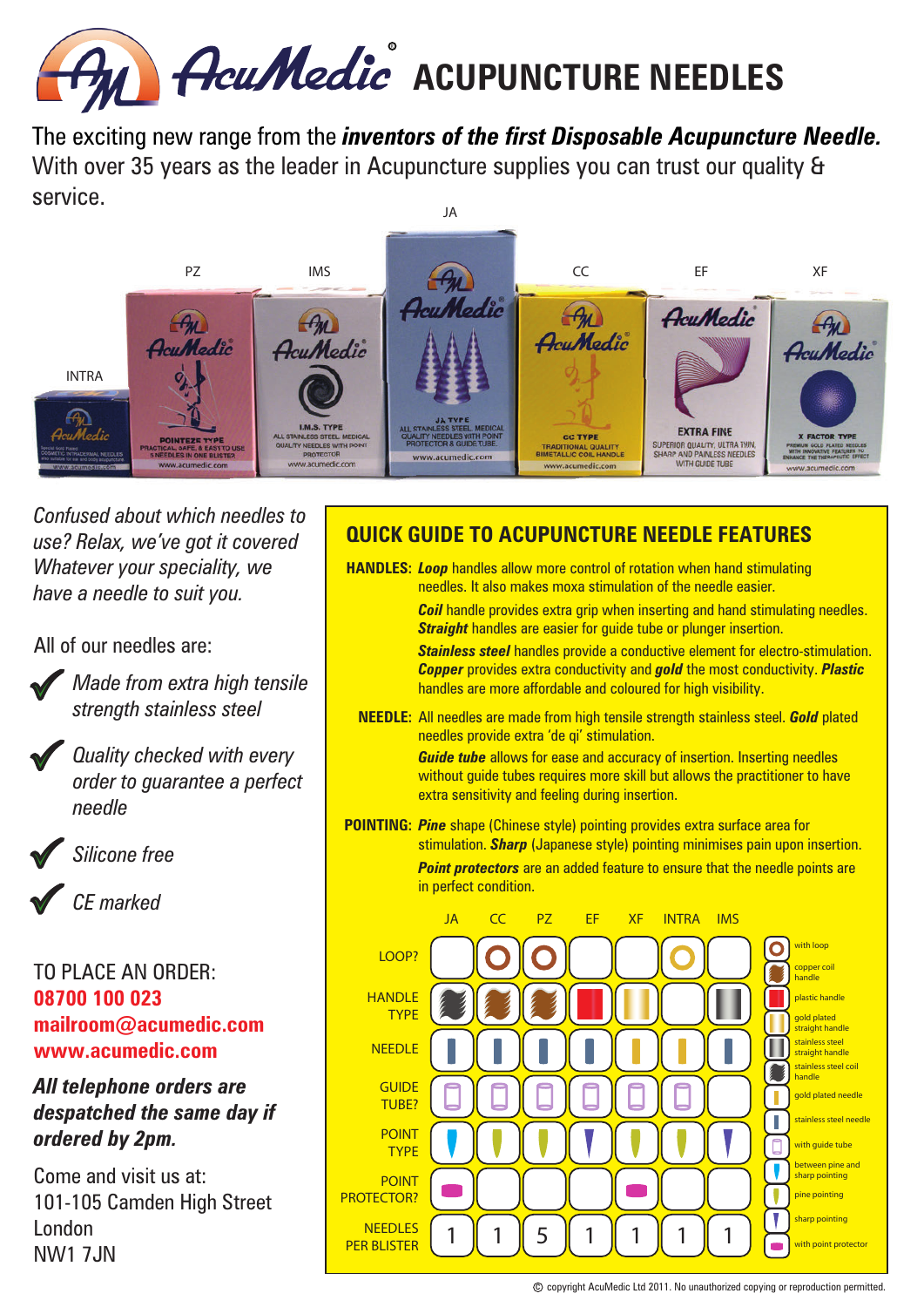## **JA TYPE**

# *integrative features*

UNIQUE JAPANESE STYLE NEEDLE

*A timeless classic needle sold for over 20 years and used by the NHS and MOD.*





07 x 0.20 15 x 0.20 15 x 0.25 30 x 0.20

Perfect for all body use Can also be used for face

*LATEST VERSION OF THE ORIGINAL DISPOSABLE NEEDLE*



**• HAND STIMULATION** 

**• ELECTRO-STIMULATION** 

MOXA STIMULATION



SURGICAL STEEL

All prices exclude VAT

## **CC & PZ TYPE**

PREMIUM CHINESE STYLE NEEDLE

*Bimetallic needle with traditional features for authentic Chinese acupuncture.*



Perfect for all body use Can also be used for face



 $\left( -a_{u}\right)$ AcuMedic

> 30 x 0.30 40 x 0.25 40 x 0.28 40 x 0.30 50 x 0.35 75 x 0.35

07 x 0.20 15 x 0.20 15 x 0.25 30 x 0.20 30 x 0.25 30 x 0.28 orange text means size is not available in PZ

## *traditional features*



TO PLACE AN ORDER: **08700 100 023 mailroom@acumedic.com www.acumedic.com**

All prices exclude VAT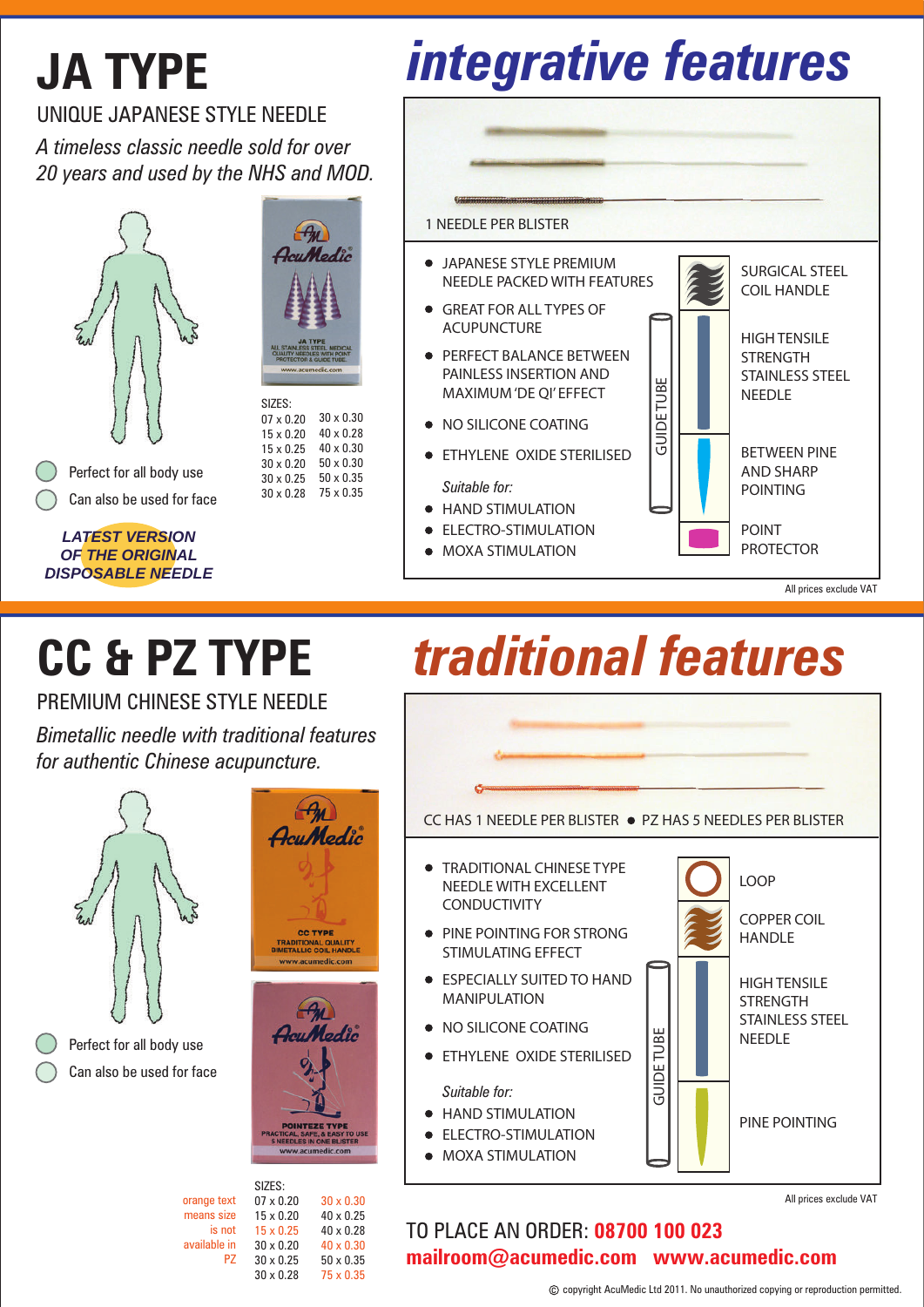

### ULTRA STIMULATING NEEDLE

*Gold plated and feature packed needle for the demanding practitioner.*





**SIZES** 10 x 0.16 10 x 0.18 30 x 0.16 30 x 0.30

*PREMIUM FEATURES DESIGNED BY THE* 

*INVENTOR OF DISPOSABLE NEEDLES*



- **HAND STIMULATION**
- ELECTRO-STIMULATION

## **IMS TYPE**

### INTRAMUSCULAR NEEDLE

*Ultra sharp needle designed specifically for mucle and trigger point treatment.*



*FROM THE ACUMEDIC / PROF CHAN GUNN SEMINAR*



40 x 0.28 50 x 0.30

### *Suitable for:*

- **IMS PLUNGER STIMULATION**
- HAND STIMULATION
- 

## *magnetic features*

#### 1 NEEDLE PER BLISTER

- **FOR PRACTITIONERS** SPECIALISING IN TRIGGER POINT AND IMS ACUPUNCTURE
- NEEDLE FITS THE IMS PLUNGER
- ULTRA SHARP FOR EASY INSERTION
- $\bullet$  NO SILICONE COATING
- **ETHYLENE OXIDE STERILISED**
- 
- 
- ELECTRO-STIMULATION



STRAIGHT SURGICAL STEEL HANDLE

PROTECTOR

HIGH TENSILE **STRENGTH** STAINLESS STEEL MAGNETISED NEEDLE

SHARP POINTING

### TO PLACE AN ORDER: **08700 100 023**